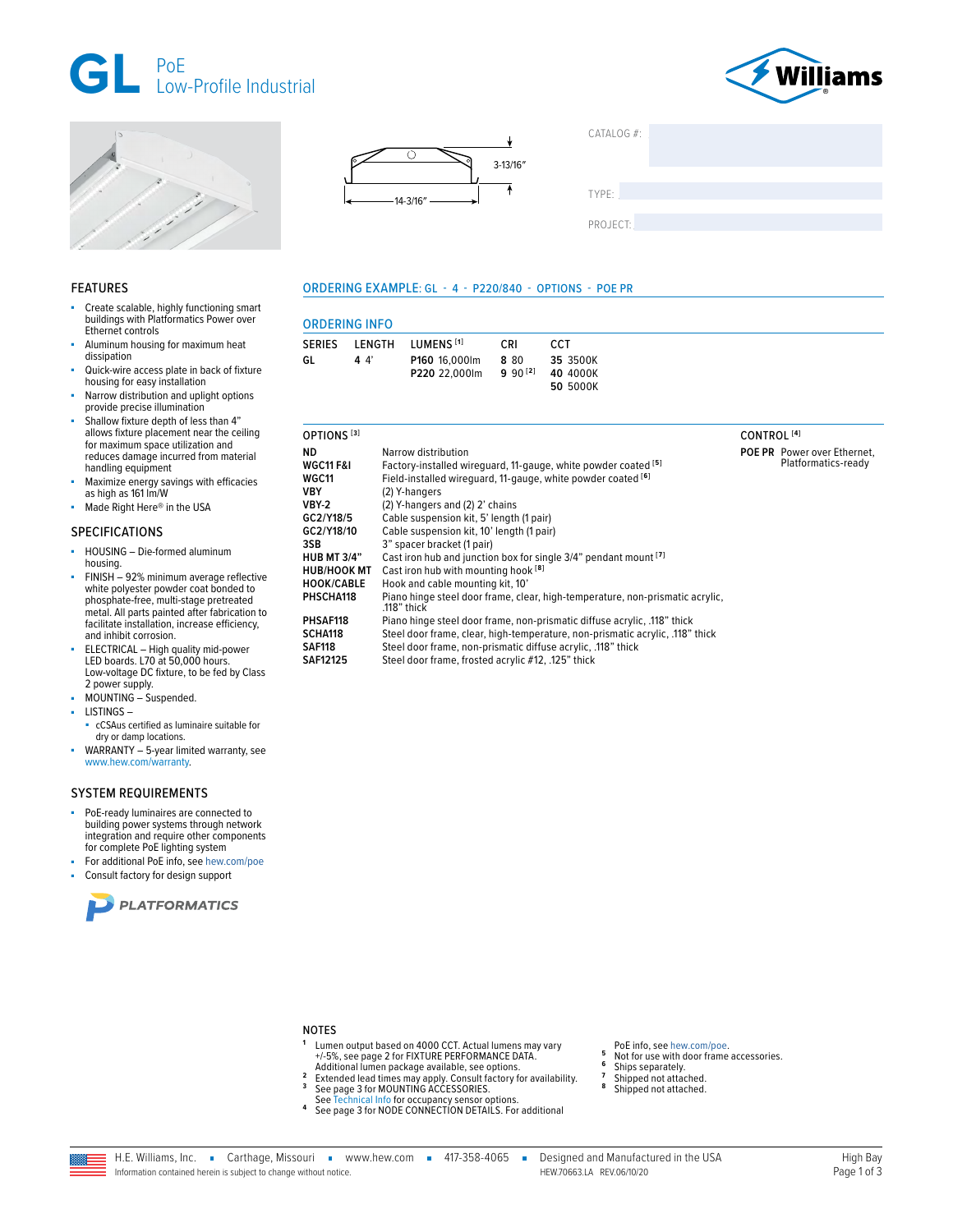

## <span id="page-1-0"></span>FIXTURE PERFORMANCE DATA

|                    | I LED PACKAGE   DELIVERED LUMENS   WATTAGE   EFFICACY (Im/W) |       |       | NARROW DISTRIBUTION (ND) OPTION |                |                        |
|--------------------|--------------------------------------------------------------|-------|-------|---------------------------------|----------------|------------------------|
|                    |                                                              |       |       | <b>DELIVERED LUMENS</b>         | <b>WATTAGE</b> | <b>EFFICACY (Im/W)</b> |
| P1601              | 16098                                                        | 100.0 | 161.0 | 15776                           | 100.0          | 157.8                  |
| P <sub>220</sub> 2 | 22116                                                        | 146.3 | 151.1 | 21673                           | 146.3          | 148.0                  |

1 Fixture contains two nodes, one power drop per node required.<br>2 Fixture contains three nodes, one power drop per node required.<br>• Photometrics tested in accordance with IESNA LM-79. Results shown are based on 25°C ambien

**B** Results based on 4000K, 80 CRI, actual lumens may vary +/-5%<br>
■ Use multiplier tables to calculate additional options.

CANDI FPOWER DISTRIBUTION

 $\overline{\phantom{0}}$ 

Use multiplier tables to calculate additional options.

|  | <b>MULTIPLIER TABLES</b> |
|--|--------------------------|
|--|--------------------------|

|  |        | <b>COLOR TEMPERATURE</b> |      |  |  |
|--|--------|--------------------------|------|--|--|
|  |        | <b>CONVERSION FACTOR</b> |      |  |  |
|  |        | 3500K                    | 0.97 |  |  |
|  | 80 CRI | 4000K                    | 1.00 |  |  |
|  |        | 5000K                    | 1.03 |  |  |
|  |        | 3500K                    | 0.80 |  |  |
|  | 90 CRI |                          |      |  |  |
|  |        | 4000K                    | 0.83 |  |  |
|  |        | 5000K                    | 0.86 |  |  |

# PHOTOMETRY

**GL-4-P220/840** Total Luminaire Output: 22116 lumens; 146.3 Watts | Efficacy: 151 lm/W | 80 CRI; 4000K CCT



|                          | <b>VERTICAL ANGLE</b> | <b>HORIZONTAL ANGLE</b> | <b>ZONAL LUMENS</b> |            |      |
|--------------------------|-----------------------|-------------------------|---------------------|------------|------|
|                          |                       | 0°                      | 45°                 | $90^\circ$ |      |
|                          | 0                     | 8083                    | 8083                | 8083       |      |
|                          | 5                     | 8059                    | 8066                | 8073       | 768  |
|                          | 15                    | 7883                    | 7919                | 7943       | 2215 |
| CANDLEPOWER DISTRIBUTION | 25                    | 7148                    | 7205                | 7158       | 3302 |
|                          | 35                    | 6277                    | 6287                | 6311       | 3974 |
|                          | 45                    | 5686                    | 5706                | 5790       | 4367 |
|                          | 55                    | 4268                    | 4455                | 2977       | 3626 |
|                          | 65                    | 2950                    | 2112                | 2146       | 2490 |
|                          | 75                    | 1391                    | 1131                | 697        | 1140 |
|                          | 85                    | 250                     | 170                 | 187        | 234  |
|                          | 90                    | 0                       | U                   | 0          |      |
|                          |                       |                         |                     |            |      |

| LUMEN SUMMARY | <b>ZONE</b> | <b>LUMENS</b> | % FIXTURE |
|---------------|-------------|---------------|-----------|
|               | $0 - 30$    | 6285          | 28        |
|               | $0 - 40$    | 10260         | 46        |
|               | $0 - 60$    | 18252         | 83        |
|               | $0 - 90$    | 22116         | 100       |
|               | - 180       | 22116         | 100       |

**GL-4-P220/840-ND** Total Luminaire Output: 21673 lumens; 146.3 Watts | Efficacy: 148 lm/W | 80 CRI; 4000K CCT



|                          | <b>VERTICAL ANGLE</b> | <b>HORIZONTAL ANGLE</b> | <b>ZONAL LUMENS</b> |            |      |
|--------------------------|-----------------------|-------------------------|---------------------|------------|------|
|                          |                       | $0^{\circ}$             | 45°                 | $90^\circ$ |      |
|                          | 0                     | 21858                   | 21858               | 21858      |      |
|                          | 5                     | 21370                   | 20859               | 20415      | 1941 |
| CANDLEPOWER DISTRIBUTION | 15                    | 20911                   | 16449               | 13474      | 4625 |
|                          | 25                    | 20304                   | 9087                | 5269       | 4948 |
|                          | 35                    | 18099                   | 3263                | 1939       | 3892 |
|                          | 45                    | 14629                   | 1561                | 1154       | 2824 |
|                          | 55                    | 8132                    | 940                 | 703        | 1823 |
|                          | 65                    | 3626                    | 525                 | 533        | 1023 |
|                          | 75                    | 1087                    | 355                 | 296        | 489  |
|                          | 85                    | 140                     | 44                  | 44         | 107  |
|                          | 90                    | 0                       | 0                   | 0          |      |
|                          |                       |                         |                     |            |      |

| LUMEN SUMMARY | <b>ZONE</b> | <b>LUMENS</b> | % FIXTURE |
|---------------|-------------|---------------|-----------|
|               | $0 - 30$    | 11515         | 53        |
|               | $0 - 40$    | 15406         | 71        |
|               | $0 - 60$    | 20053         | 93        |
|               | $0 - 90$    | 21673         | 100       |
|               | $-180$      | 21673         | 100       |

# FIXTURE DETAILS